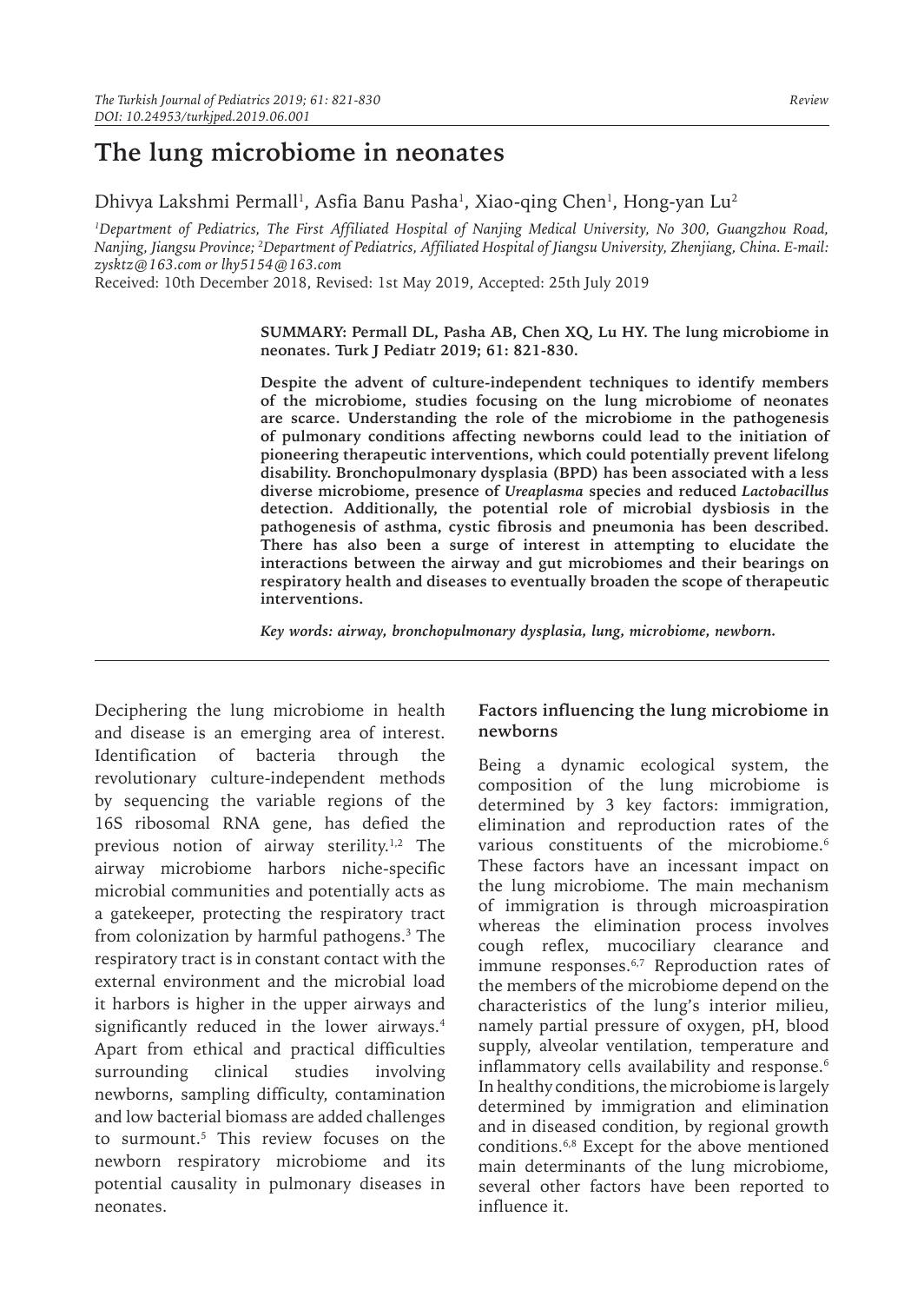# *Delivery mode*

Previously, a significant relationship between earliest microbiome of the newborn and delivery mode had been reported.9 Newborns delivered vaginally displayed bacterial species correlating with maternal vaginal flora, mainly *Lactobacillus, Prevotella,* or *Sneathia* species and those delivered via cesarean section presented with maternal skin bacterial communities, the majority being *Staphylococcus, Corynebacterium,* and *Propionibacterium* species.9 However, another study found no significant differences between the lung microbiome of extremely low birth weight (ELBW) infants born either vaginally or by cesarean section.<sup>10</sup> Interestingly, a potential explanation for this finding might be related to the existence of a placental microbiome, as described by Aagaard et al.11 The amniotic fluid has also been found to be contaminated with diverse microbes, although their roles have yet to be clarified.<sup>12</sup> The process of microbiome establishment might thus begin antenatally.

# *Feeding method*

It is common knowledge that breastfeeding is the most favorable feeding method for newborns. Consistently, a higher percentage of 6-week old breastfed infants compared to formula-fed ones were found to harbor *Corynebacterium* and *Dolosigranulum* in the nasopharynx and the latter has been found to confer protection against wheezing and mild respiratory tract infections in less than 6-months old infants.13 Transfer of protective maternal antibodies and valuable bacterial species, namely *Bifidobacterium* and *Lactobacillus*, are only possible through breastfeeding.3 The presumed optimal microbiome of newborns is achieved through the combination of vaginal delivery and consequent exclusive breastfeeding.<sup>5</sup>

### *Exposure to chorioamnionitis*

Chorioamnionitis is one of the risk factors for preterm labor and it can be diagnosed prenatally by maternal findings or postnatally by histological evaluation of the placenta.<sup>14</sup> The causative organisms are thought to potentially originate from the maternal vaginal flora.<sup>15</sup> The respiratory microbiome of ELBW infants

exposed to chorioamnionitis was observed to have decreased genus *Lactobacillus*, which has shown an association with subsequent BPD development.<sup>10</sup> Moreover, the finding of a less diverse microbiome in the tracheal aspirates of preterm infants with a history of chorioamnionitis exposure might be a sign of increased pathogenic bacteria community.5,16

### *Antibiotic use*

Antibiotics have been reported to interfere with gut and respiratory microbiomes, leading to less diversity and reduction in potentially favorable commensal bacteria.<sup>3,5</sup> By altering the presumed unstable intestinal microecology of newborns, antibiotic administration can modify the host immune responses to allergens, with subsequent asthma development as one of the negative outcomes.17,18 Antibioticinduced early intestinal dysbiosis has been associated with greater probability of early asthma development and may lead to persistent infection.<sup>19,20</sup> Varon et al.<sup>21</sup> assessed the presence of *Streptococcus pneumoniae, Haemophilus influenzae,* and *Moraxella catarrhalis*  in the nasopharynx of infants with respiratory tract infections before and after antibiotic treatment. The study revealed a significant reduction in the proportion of the three species, with an increase in the proportion of penicillin-resistant *Streptococcus pneumoniae* due to a decrease in the proportion of penicillinsensitive *Streptococcus pneumonia*. Moreover, a longitudinal study by Salter et al.<sup>22</sup> found that the impact of respiratory diseases and antibiotic use on the nasopharyngeal mibrobiota was a disordered microbial environment, which differed across individuals and diseases. However, prophylactic administration of antibiotics to mothers before preterm delivery does not influence the respiratory mibrobiome composition of premature newborns.10

# **Relationship between lung microbiome and intestinal microecology**

The microbiome of the gastrointestinal tract is the most populated one with an estimated 1014 bacteria whereas the lower airway microbiome harbors only approximately 10–100 bacteria per 1,000 human cells.<sup>17</sup> Having the same embryonic origin, the gut and the respiratory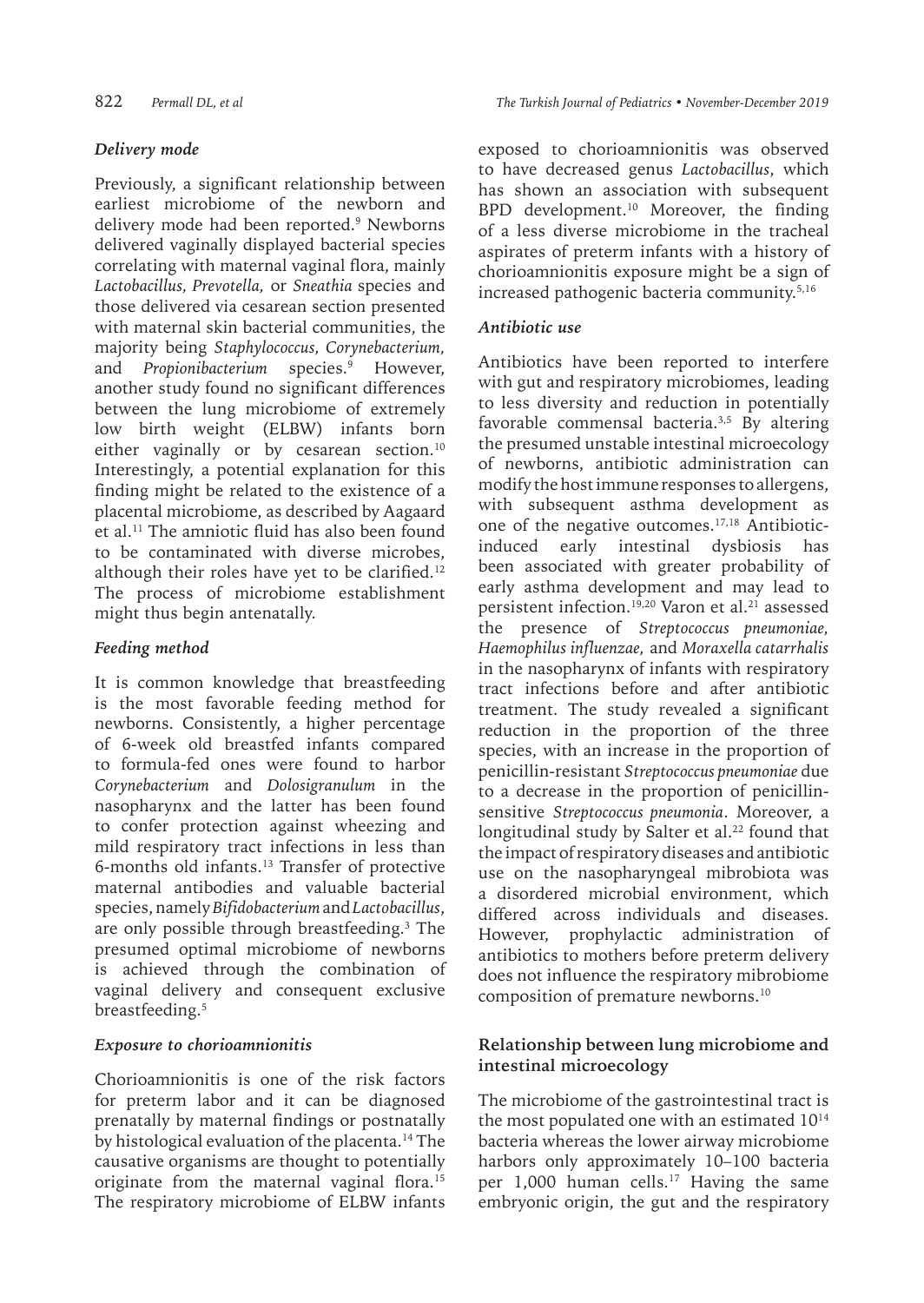tract share structural resemblances, despite dissimilar environmental characteristics and functions.23 Extensive study of the gut microecology has been feasible due to the ease of fecal sample collection and the abundant microbial community members residing in the gut.23 However, the more challenging study of respiratory microbiome faces numerous obstacles such as the low microbial load of the lung, bronchoscopic contamination upon sample retrieval, continuous dissemination from oral or gastrointestinal sites and elimination mechanisms.23 The role of microaspiration in establishing the airway microbiome is illustrated by the presence of microbes, originally from the intestinal microecology, in the respiratory tract.<sup>17</sup> The intestinal microecology is lead by the main four bacterial phyla, namely, *Firmicutes, Bacteroidetes, Proteobacteria* and *Actinobacteria* but the major phyla in both gut and lung microenvironments are *Bacteroidetes* and *Firmicutes*. 17,23 The term gut-lung axis is used given the modulating effect on the gut microbiome on the lung. For example, Arrieta et al.<sup>19</sup> observed a temporary intestinal microbial dysbiosis in the first 100 days of life in infants at greater risk of asthma, with recovery of lost microbial members in murine models leading to less airway inflammation. Additionally, intestinal microbial diversity investigations revealed increased asthma diagnoses in children with lower microbial diversity at 1 week and 1 month of age, emphasizing the magnitude of factors influencing the microbiome early in life.24 The neonatal period is a decisive time for the development of the immune system that has a lifelong impact on an individual's health.<sup>18</sup> Notably, the presence of favorable microbes such as *Bifidobacterium longum* is associated with decreased prevalence of asthma.18 Short chain fatty acids (SCFA) produced by the gut microbes can also influence the fate of respiratory conditions.<sup>25</sup> As demonstrated by Trompette et al.<sup>26</sup> in their study involving mice, a higher proportion of circulating SCFA can confer a protective effect against allergic disease development. Chen et al. $27$  were the first ones to report an inverse relationship between *Helicobacter pylori* and development of childhood asthma and this finding may be explained by the hygiene hypothesis.28 Interestingly, this

protective effect of *Helicobacter pylori* may lead to generation of *Helicobacter pylori*-based therapeutic compounds to prevent asthma development or its progression.<sup>28</sup> Furthermore, daily intake of *Lactobacillus acidophilus* and *Bifidobacterium animalis* in young children aged 3-5 years decreases the incidence of cold symptoms.29 Since intestinal inflammation is a characteristic feature of cystic fibrosis (CF), it exposes the involvement of the gastrointestinal tract in another chronic lung disease. In their study involving CF children, Bruzzese et al.30 found a disordered intestinal microbiome in CF patients, aggravated by antibiotic use and partially restored to a healthy status with *Lactobacillus GG* utilization. Thus, manipulation of the gut microbiota can alleviate pulmonary symptoms or even prevent the occurrence pulmonary diseases. Deeper insight into the novel concept of gut-lung axis is key for the evolution of modern and gut-targeted therapy in the context of pulmonary diseases.

### **Lung microbiome and pulmonary diseases in neonates**

# *Bronchopulmonary Dysplasia (BPD)*

Prevention of BPD remains a challenging task in the Neonatal Intensive Care Unit (NICU). Despite advances in non-invasive ventilation strategies and improved survival rates of extremely preterm infants, the BPD incidence has remained stable.<sup>31</sup> The lung microbiome is now being thoroughly investigated, in search of potential causal factors involved in the pathogenesis of BPD. The existence of *Ureaplasma* species in the airway of premature infants has been linked to inflammation in the lungs, leading to extended use of supplemental oxygen and thus an augmented BPD risk.32,33 This possible relationship has prompted the use of macrolides to target *Ureaplasma* infection in preterm lungs. Clarithromycin has demonstrated positive outcomes, with a reduction in BPD rates in preterm infants colonized with *Ureaplasma urealyticum*. 34 Additionally, azithromycin is a promising therapy but requires further evaluation.<sup>35</sup> One study found the presence of *Corynebacterium* species to be more likely in infants with longer duration of mechanical ventilation and severe BPD.<sup>36</sup> Inflammatory insult might also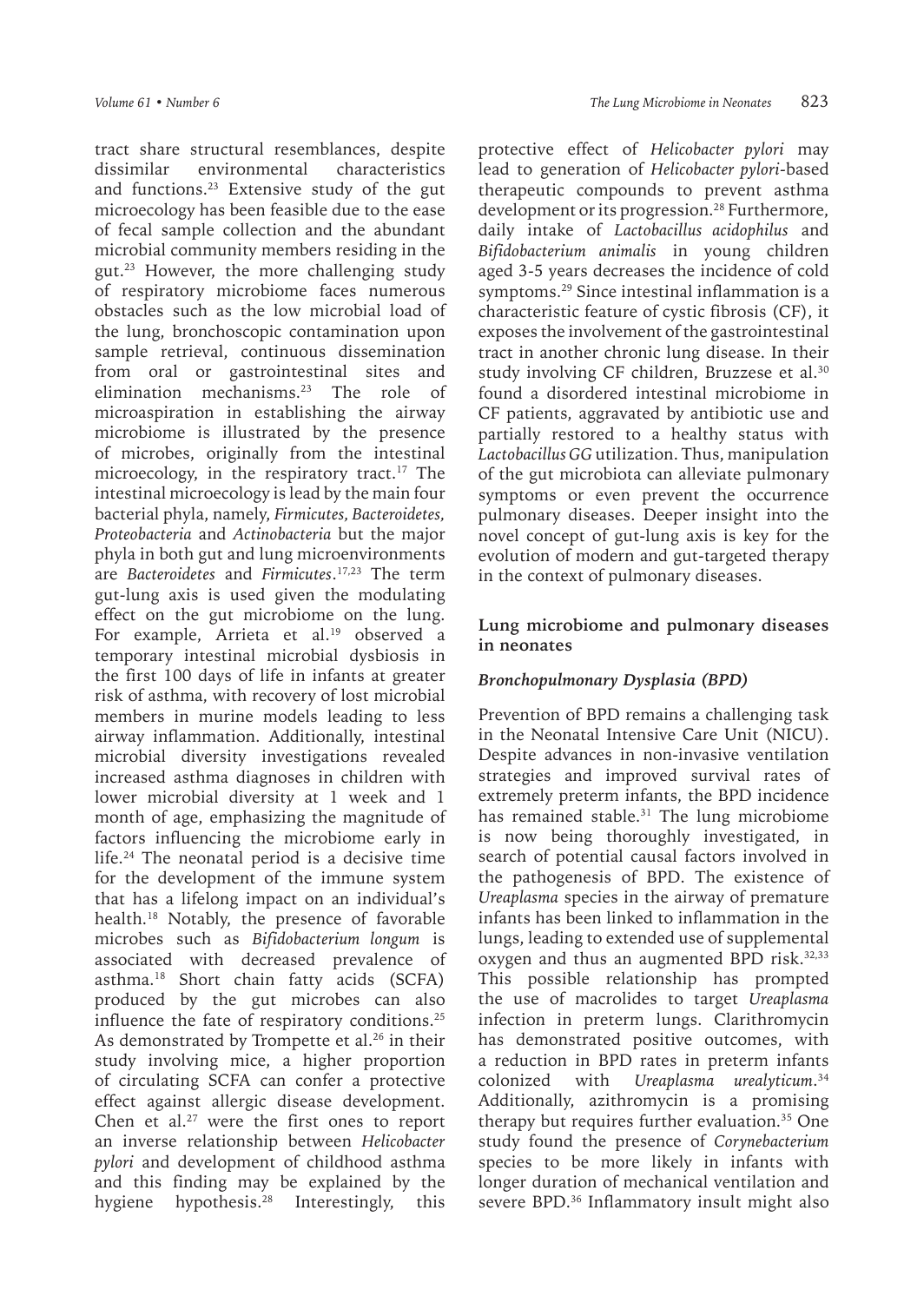explain this finding; however, additional and larger studies are warranted to recognize the effect of *Corynebacterium* species on the airway of extremely preterm infants. Wagner et al.<sup>33</sup> found that development of severe BPD in mechanically-ventilated premature neonates correlated with increased microbial community turnover with time and greater relative abundance of *Ureaplasma* at birth compared to *Staphylococcus*. Yet, the association between rate of microbial turnover and BPD severity is still uncertain since the impact of factors such as antibiotic use on the lung microbiome is still imprecise. Potentially owing to hospital environmental differences, the most prevalent organisms in the study by Wagner et al.<sup>33</sup> were *Staphylococcus* and *Ureaplasma*, unlike the report by Lohmann et al.16, in which *Acinetobacter* was dominant. According to the Shannon diversity index, Lohmann et al.<sup>16</sup> reported a probable connection between an early, initial, less diverse microbiome and subsequent BPD. Nevertheless, lower birth weight and gestational age still significantly influenced BPD incidence. A recent systematic review of 6 studies regarding airway microbiome and BPD occurrence demonstrated: (1) the existence of a respiratory tract microbiome soon after birth, with dominating species being *Staphylococcus* and *Ureaplasma*, (2) the relationship between BPD and great airway microbial community, (3) the relationship between BPD and varying quantity of *Proteobacteria* and *Firmicutes* and lastly, (4) the link between BPD and lower detection of *Lactobacillus*. 31 The role of microbial disruptions in BPD progression is still vague and further research is required to elucidate this relationship.

### *Asthma*

Asthma is a chronic condition, characterized by airway inflammation, which affects 10% of the pediatric population.<sup>37</sup> Microbialhost interactions and modulation of the immune system are closely linked and arising disturbances in any of these factors can cause individuals to be more prone to developing atopic allergic diseases.38 Microbiome dysbiosis in the childhood period has been implicated in the pathogenesis of asthma.<sup>39</sup> Perez et al.<sup>40</sup> noted a predominance of *Proteobacteria* compared to *Firmicutes* from the nasopharyngeal microbiome of preterm infants.

Bisgaard et al.<sup>41</sup> found that in the neonatal period, hypopharyngeal colonization could be utilized as a potential indicator of early asthma development. Hypopharyngeal colonization with *Streptococcus pneumoniae, Haemophilus influenzae, Moraxella catarrhalis*, or a combination of these bacteria, significantly increases the risk of wheezing events, and also leads to a rise in eosinophil and total IgE levels.41 Teo et al.42 studied the nasopharyngeal microbiome of infants and reported the association of *Streptococcus pneumoniae, Haemophilus influenzae* and *Moraxella catarrhalis* with acute respiratory illness and found Streptococcus pneumoniae colonization to be related to consequential chronic wheeze in children who were atopic by the second year of life. In addition, another study in young children found a significant relationship between wheezy episodes and *Haemophilus influenzae* and *Moraxella catarrhalis*, but on the other hand, *Streptococcus pneumoniae* was not found to have a significant association with recurrent wheeze.<sup>43</sup> The PARSIFAL and GABRIELA studies revealed the protective effect of childhood exposure to multiple and diverse microbial communities against asthma.44 Exposure to a wide array of microorganisms in the farming environment can lead to activation of Toll-like receptors, with subsequent set-off of their respective signaling pathways and a resulting increase in activation of type 1 helper  $T$  cells.<sup>44</sup> This can lead to reduced action of the type 2 helper T cell, which is distinctively found in asthma.<sup>44</sup> Using bacteria-free and specific pathogen-free mice, Herbst et al.<sup>45</sup> also exposed the worth of the microbiome as a shield against asthma.

# *Cystic Fibrosis (CF)*

CF is a multi-organ, autosomal recessive condition which occurs due to a defect in the cystic fibrosis transmembrane conductance regulator gene, with involvement of both gram-negative and gram-positive bacteria.46,47 A study using newborn pigs revealed inhibition of elimination mechanisms of the respiratory tract, consequently triggering the flow of reactions causing inflammation and subsequent changes in the cystic fibrosis lungs.46 In their study, Frayman et al.<sup>48</sup> assessed the lower respiratory tract microbiome of young children with CF using bronchoalveolar lavage samples. Although a diverse lower airway microflora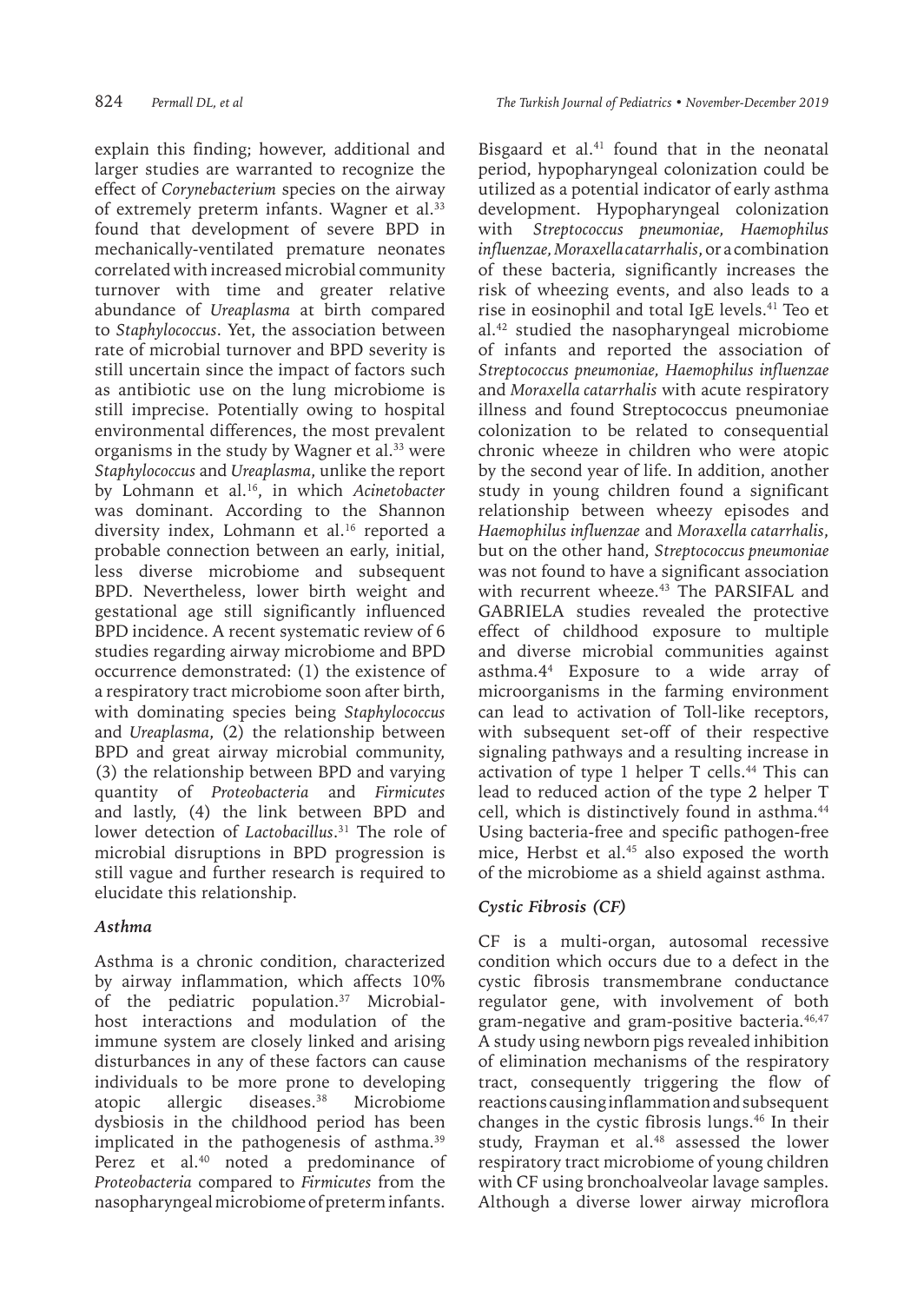is observed in children with CF, microbial diversity decreases with increasing age; yet, this finding does not correlate with a decreased lung function by the age of 6 years.<sup>48</sup> Gangell et al.49 demonstrated that the organisms with stronger inflammatory effects in the lungs of young children with CF were *Staphylococcus aureus, Pseudomonas aeruginosa*, and *Aspergillus*  species. Another study examined the relation between lung microbiome, pulmonary function and airway inflammation in children with CF using molecular techniques to analyze saliva, oropharyngeal swabs, induced and expectorated sputum.<sup>50</sup> Analysis of the collected samples revealed a higher relative abundance of *Pseudomonas* and *Staphylococcus*  in the lower respiratory tract samples compared to the upper respiratory tract ones. Furthermore, *Pseudomonas, Staphylococcus* and *Enterobacteriaceae* were associated with increased airway inflammation and a relationship between the upper and lower respiratory tracts' microbial divergence and an increased sputum neutrophil elastase was noted.<sup>50</sup> An investigation regarding the changes in the nasopharyngeal microbiome of CF infants from the time of diagnosis until 6 months of age was conducted by Prevaes et al.<sup>51</sup> For CF subjects, the findings were as such: (1) initial detection of mainly *Staphylococcus aureus* and relatively lower levels of *Corynebacterium* and *Moraxella*, (2) by 3 months of age, Streptococcus mitis was the main organism detected, and (3) antibiotic usage was followed by a reduction of presumably favorable bacteria related to airway microbial stability (*Corynebacterium* and *Dolosigranulum*) with increased pathogenic ones (Gram negative *Burkholderia* and *Enterobacteriaceae* species); however the control subjects displayed *Moraxella* species during the first 6 months of life.51 Further antibiotic-related studies are necessary to supplement these results, paving the way for targeted antibiotic treatment. For now, antibiotic prophylaxis therapy is the mainly applied.<sup>51</sup>

#### *Pneumonia*

Studies have found that a disordered respiratory microbiome in the neonatal period may have an impact on maturation of the immune system.<sup>52</sup> Colonization of the respiratory tract of healthy newborns with *Streptococcus pneumoniae,* 

*Haemophilus influenzae*, or *Moraxella catarrhalis* is associated with an increased risk of developing pneumonia.52 Different microorganisms are associated with development of different types of pneumonia. According to Sakwinska et al.<sup>53</sup>, a high abundance of *Moraxella lacunata* complex was found in the nasopharyngeal samples of patients with viral pneumonia and it was also observed to be 7-fold more abundant in viral compared to non-viral pneumonia patients. Additional viral pathogens detected in the nasopharynx of viral pneumonia patients were respiratory syncytial virus, adenovirus, human metapneumovirus and rhinovirus.53 On the other hand, the three most common bacterial pathogens detected in the nasopharynx of patients with bacterial pneumonia included *Streptococcus pneumoniae, Haemophilus influenzae* and *Moraxella catarrhalis*; however, *Haemophilus influenzae* was especially abundant in the nasopharyngeal samples of patients with no definite etiology.53 Also, the nasopharyngeal microbiome was observed to be richer and more diverse in healthy children compared to pneumonia patients.<sup>53</sup> In the search for the definite etiologies of ventilator-associated pneumonia (VAP), a frequent complication of mechanical ventilation in neonates, Lu et al.54 prospectively studied the diversity of microbiome in VAP. Newborns suffering from respiratory distress syndrome (RDS) and VAP constituted the experimental group whereas those suffering from RDS but not VAP formed the control group. Within the first day of intubation, no differences were observed in the constituent ratio of any genus between the two study groups. Within 1-3 days of intubation, the results demonstrated a higher ratio of *Klebsiella, Acinetobacter* and *Streptococcus* in the VAP group and a lower ratio of *Serratia* and *Achromobacter* compared to the control group. This less diverse lower airway microbiome was induced by VAP. Analysis of sputum samples from 3-5 days after intubation revealed lower proportions of *Klebsiella, Acinetobacter, Serratia* and *Achromobacter* but higher proportion of *Streptococcus* in the VAP group compared to the non-VAP group. Given the study outcomes, the authors concluded that the constituent ratios of *Klebsiella, Acinetobacter* and *Streptococcus* could be used as early predictors of VAP in the initial 3 days of intubation.<sup>54</sup>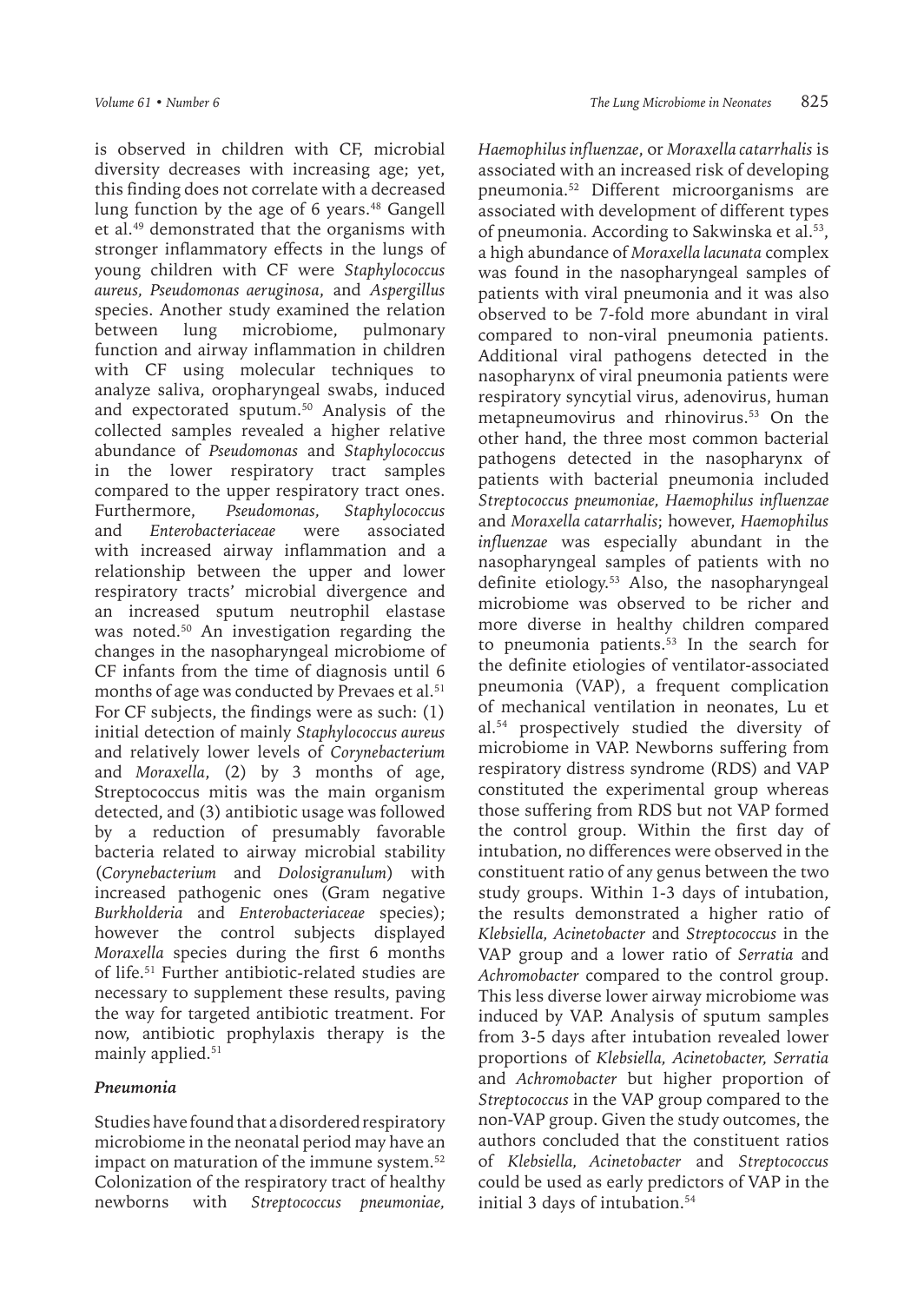#### **Therapeutic interventions targeting the lung microbiome**

The theory that all bacteria are detrimental to human health has been rendered obsolete and the symbiotic relationship between humans and microbes is now well-appreciated. Constituents of the gut microflora have antiinflammatory, anti-oxidizing and pain-relieving properties. They also produce vitamins and help protect the gut from attachment of pathogenic bacteria which can lead to chronic disease.55 In an era of increasing antibioticresistance, researches and clinical trials based on the therapeutic usage of the members of the gut microecology on pulmonary diseases are growing in number. With a biomass of up to 1.5 kg due to the vast microbial load comprising the gut microbiome, it is occasionally termed as "forgotten organ".55 Probiotics are defined as living microorganisms, which when consumed in sufficient amounts, benefits the host's health.<sup>56</sup> The proposed mechanisms of probiotics incorporate direct antimicrobial activity, strengthening the epithelial barrier and modulation of the immune system.<sup>57</sup> The most frequent species used to enhance immunity are lactic acid bacteria, namely, specific strains of *Lactobacillus* and *Bifidobacterium*. 58 Their boosting effect on the innate immune system improves the phagocytic functions of peripheral blood polymorphonuclear cells and monocytes, and enhances the cytotoxic ability of NK cells.<sup>20</sup> Additionally, evidence of the positive effect of probiotics on the acquired immune system is shown by rising levels of IgG, IgA, and IgM immunoglobulins after probiotic intake.20 In a study assessing prophylactic probiotic usage for the prevention of VAP in children in the high-risk PICU setting, encouraging results were noted as probiotic use led to a 77% decrease in VAP incidence.<sup>59</sup> Moreover, administration of *Lactobacillus GG* compared to placebo to children in day-care centers reduced the risk of developing upper respiratory tract infections.<sup>60</sup> In the network meta-analysis evaluating probiotics for the prevention of respiratory infections in children and adolescents by Amaral et al.<sup>61</sup>, *Lactobacillus casei rhamnosus* uniquely demonstrated a superior effect in decreasing respiratory infection rates compared to placebo, while

no beneficial outcome resulted from other probiotic strains. This study reinforces the general agreement that evidence is lacking for implementation of single or mixed probiotics usage therapeutically or prophylactically for respiratory infections. Despite the satisfactory results of probiotic use on respiratory tract infections in terms of fewer days of illness, further, large and more powered studies are warranted to establish the optimal strain, dosage and timing of therapy as well as potential long-term consequences.62 The impact of probiotics on asthmatics has been investigated in mice by Zhang et al. $63$  and they reported the protective effect of *Lactobacillus rhamnosus GG* against OVA-induced allergic airway inflammation. Chen et al.<sup>64</sup> observed an advantageous effect of supplemental *Lactobacillus gasseri A5* for a 3-month period in asthmatic children (6-12 years), with improvement in lung function and alleviation of asthmatic symptoms. Conversely, a recent meta-analysis found no benefits of probiotic supplementation during pregnancy or early life since no significant reductions in incidence of asthma or wheeze in infants were observed. Accordingly, the use of probiotics for the prevention of asthma in infants is not supported.<sup>65</sup> In the context of CF, although the results of studies included in recently published systematic reviews endorse the use of probiotics to lower the rate of pulmonary exacerbations, the included studies were underpowered and had several limitations, such as insufficient sample size and short duration of probiotic supplementation, to determine the actual effect of probiotics.<sup>66-68</sup> Furthermore, as negative results are seldom published, it eventually leads to publication bias in literature analysis. In a recent double blind crossover placebo controlled study, Van Biervliet et al.<sup>69</sup> could not validate the previously reported beneficial effects of probiotic supplementation since no significant associations were found for fecal calprotectin and pulmonary exacerbations; although a positive effect on gut permeability was noted. Additionally, Bruzzese et al.<sup>70</sup> designed a multicentre RCT to evaluate the effect of *Lactobacillus GG*, supplemented for a period of 12 months, on pulmonary exacerbations and hospitalization in children aged 2-16 years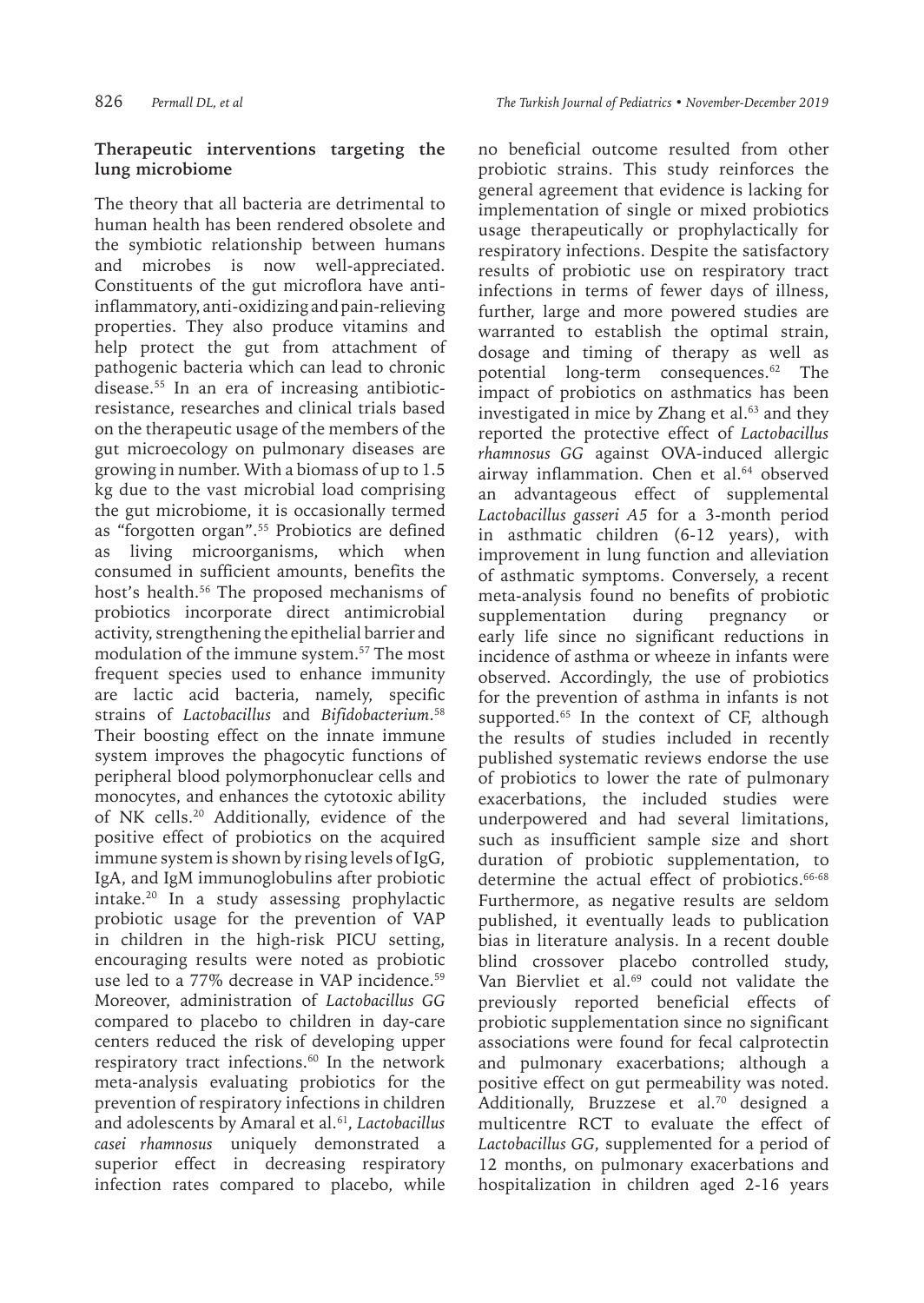of age with CF. The results demonstrated no benefit of *Lactobacillus GG* on respiratory outcomes. Another choice of therapy can be the use of prebiotics, which are indigestible substances used to fuel the growth and effect of specific microbes to eventually improve the host's health. $71$  Conflicting outcomes also burdens the recommendation for the routine use of prebiotics as prophylaxis in at-risk children. A large study found the galacto-oligosaccharide/polydextrose (GOS/PDX)-formula to have a significant protective effect against respiratory infections in young infants.72 Yet, another large trial study reported no effect of a GOS-containing infant formula on the rate of infections or allergic diseases in infants, even though a clear prebiotic effect was demonstrated by changes in feacal characteristics.73 Moreover, a RCT by Niele et al.<sup>74</sup>, including 113 preterm infants, found no benefits of short-term prebiotic mixture supplementation of neutral and acidic oligosaccharide on the incidence of infectious and allergic conditions in infants during their first year of life. Interestingly, a recent study concluded that prebioticsupplemented formula compared to breast milk in infants was found to have comparable prophylaxis effects for respiratory infections, diarrhea and constipation.75 Thus, in the case of breast milk unavailability, prebioticsupplemented formula could be used as a replacement. Nevertheless, whether with the use of prebiotics or probiotics, consideration of host factors is essential as individuals differ from another in terms of genetic background, composition of intestinal mibrobiome, dietary habits and other aspects of living.<sup>76</sup> Since the maternal microbiome is intimately connected to the infant intestinal microbiome, a prospective substitute approach to reduce the risk of allergic diseases in infants could be the manipulation of maternal microbiome.<sup>71</sup> Under the circumstance that dysbiosis of the respiratory microbiome is found to be the underlying trigger of a certain disease, there will be a pressing need to evaluate the lung microbiome as a therapeutic target. $77$ Research aimed at assessing the effect of lung microbiome manipulation in restoring the balance within the lung microenvironment will boom.

#### **Summary and Expectations**

In brief, the lung microbiome has now gained the spotlight of research but studies during the critical neonatal period are still lacking. Since BPD is the most debilitating disease affecting premature neonates, depicting the underlying mechanisms of how a disordered airway microbiome influences its pathogenesis could be a potentially groundbreaking revelation for improved prevention and therapeutic interventions. Early exposure to a diverse range of microbes in children has been found to reduce the risk of developing asthma. Additionally, specific pathogens have been detected in a chronological manner in CF patients. "Respiratory probiotics" might be a potential tool to positively influence the microbiome at birth.<sup>10</sup> Moreover, future studies should aim to identify the viral and fungal communities and the intermicrobial interactions for a more in-depth understanding of the respiratory microbiome and its function in the pathophysiology and evolution of pulmonary diseases. Grasping the machinery of the microbiome will be a step further towards the aim that is individualized medicine.

#### **Funding**

This work was supported by the National Natural Science Foundation of China (No. 81741052, 81871195) and Clinical Research Cultivation Program (2017CX015).

#### **REFERENCES**

- 1. Lanaspa M, Bassat Q, Medeiros MM, Munoz-Almagro C. Respiratory microbiota and lower respiratory tract disease. Expert Rev Anti Infect Ther 2017; 15: 703- 711.
- 2. Cui L, Morris A, Huang L, et al. The microbiome and the lung. Ann Am Thorac Soc 2014; 11(Suppl 4): S227-S232.
- 3. Man WH, de Steenhuijsen Piters WA, Bogaert D. The microbiota of the respiratory tract: gatekeeper to respiratory health. Nat Rev Microbiol 2017; 15: 259- 270.
- 4. Lynch SV. The lung microbiome and airway disease. Ann Am Thorac Soc 2016; 13(Suppl 5): S462-S465.
- 5. Gallacher DJ, Kotecha S. Respiratory microbiome of new-born infants. Front Pediatr 2016; 4: 10.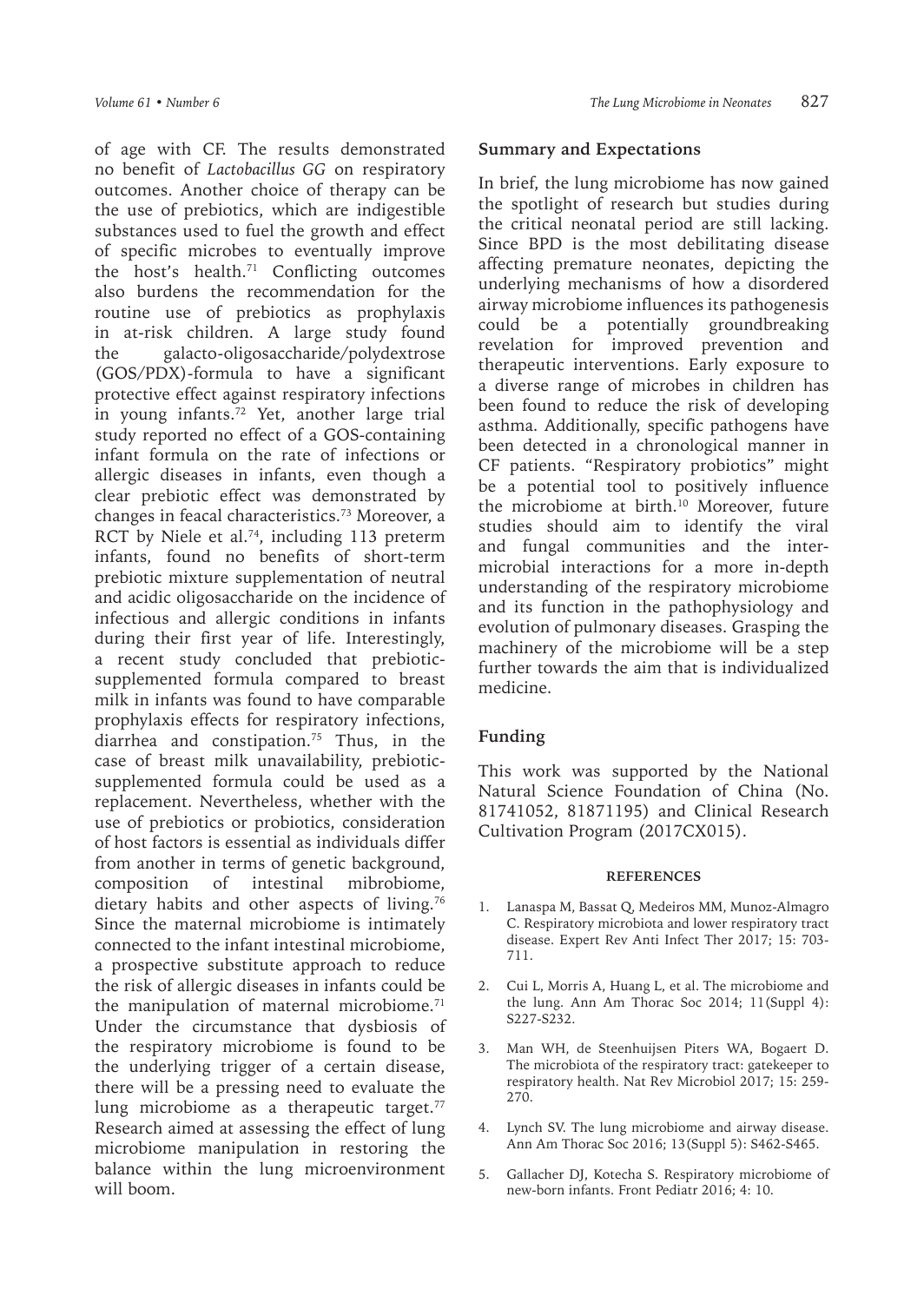- 
- 6. Dickson RP, Erb-Downward JR, Huffnagle GB. Homeostasis and its disruption in the lung microbiome. Am J Physiol Lung Cell Mol Physiol 2015; 309: L1047-L1055.
- 7. Tracy M, Cogen J, Hoffman LR. The pediatric microbiome and the lung. Curr Opin Pediatr 2015; 27: 348-355.
- 8. Faner R, Sibila O, Agusti A, et al. The microbiome in respiratory medicine: current challenges and future perspectives. Eur Respir J 2017; 49: 1602086.
- 9. Dominguez-Bello MG, Costello EK, et al. Delivery mode shapes the acquisition and structure of the initial microbiota across multiple body habitats in newborns. Proc Natl Acad Sci U S A 2010; 107: 11971-11975.
- 10. Lal CV, Travers C, Aghai ZH, et al. The airway microbiome at birth. Sci Rep 2016; 6: 31023.
- 11. Aagaard K, Ma J, Antony KM, Ganu R, Petrosino J, Versalovic J. The placenta harbors a unique microbiome. Sci Transl Med 2014; 6: 237ra65.
- 12. DiGiulio DB. Diversity of microbes in amniotic fluid. Semin Fetal Neonatal Med 2012; 17: 2-11.
- 13. Biesbroek G, Bosch AA, Wang X, et al. The impact of breastfeeding on nasopharyngeal microbial communities in infants. Am J Respir Crit Care Med 2014; 190: 298-308.
- 14. Jobe A. Effects of chorioamnionitis on the fetal lung. Clin Perinatol 2012; 39: 441-457.
- 15. Chu DM, Seferovic M, Pace RM, Aagaard KM. The microbiome in preterm birth. Best Pract Res Clin Obstet Gynaecol 2018; 52: 103-113.
- 16. Lohmann P, Luna RA, Hollister EB, et al. The airway microbiome of intubated premature infants: characteristics and changes that predict the development of bronchopulmonary dysplasia. Pediatr Res 2014; 76: 294-301.
- 17. Marsland BJ, Trompette A, Gollwitzer ES. The gutlung axis in respiratory disease. Ann Am Thorac Soc 2015; 12(Suppl 2): S150-S156.
- 18. Ranucci G, Buccigrossi V, de Freitas MB, Guarino A, Giannattasio A. Early-life intestine microbiota and lung health in children. J Immunol Res 2017; 2017: 8450496.
- 19. Arrieta MC, Stiemsma LT, Dimitriu PA, et al. Early infancy microbial and metabolic alterations affect risk of childhood asthma. Sci Transl Med 2015; 7: 307ra152.
- 20. Ipci K, Altintoprak N, Muluk NB, Senturk M, Cingi C. The possible mechanisms of the human microbiome in allergic diseases. Eur Arch Otorhinolaryngol 2017; 274: 617-626.

#### 828 *Permall DL, et al The Turkish Journal of Pediatrics • November-December 2019*

- 21. Varon E, Levy C, De La Rocque F, et al. Impact of antimicrobial therapy on nasopharyngeal carriage of Streptococcus pneumoniae, Haemophilus influenzae, and Branhamella catarrhalis in children with respiratory tract infections. Clin Infect Dis 2000; 31: 477-481.
- 22. Salter SJ, Turner C, Watthanaworawit W, et al. A longitudinal study of the infant nasopharyngeal microbiota: The effects of age, illness and antibiotic use in a cohort of South East Asian children. PLoS Negl Trop Dis 2017; 11: e0005975.
- 23. Budden KF, Gellatly SL, Wood DL, et al. Emerging pathogenic links between microbiota and the gutlung axis. Nat Rev Microbiol 2017; 15: 55-63.
- 24. Abrahamsson TR, Jakobsson HE, Andersson AF, Björksten B, Engstrand L, Jenmalm MC. Low gut microbiota diversity in early infancy precedes asthma at school age. Clin Exp Allergy 2014; 44: 842-850.
- 25. Warner BB, Hamvas A. Lungs, microbes and the developing neonate. Neonatology 2015; 107: 337- 343.
- 26. Trompette A, Gollwitzer ES, Yadava K, et al. Gut microbiota metabolism of dietary fiber influences allergic airway disease and hematopoiesis. Nat Med 2014; 20: 159-166.
- 27. Chen Y, Blaser MJ. Helicobacter pylori colonization is inversely associated with childhood asthma. J Infect Dis 2008; 198: 553-560.
- 28. Lankarani KB, Honarvar B, Athari SS. The mechanisms underlying helicobacter pylori-mediated protection against allergic asthma. Tanaffos 2017; 16: 251-259.
- 29. Leyer GJ, Li S, Mubasher ME, Reifer C, Ouwehand AC. Probiotic effects on cold and influenza-like symptom incidence and duration in children. Pediatrics 2009; 124: e172-e179.
- 30. Bruzzese E, Callegari ML, Raia V, et al. Disrupted intestinal microbiota and intestinal inflammation in children with cystic fibrosis and its restoration with Lactobacillus GG: a randomised clinical trial. PloS One 2014; 9: e87796.
- 31. Pammi M, Lal CV, Wagner BD, et al. Airway microbiome and development of bronchopulmonary dysplasia in preterm infants: a systematic review. J Pediatr 2019; 204: 126-133.e2.
- 32. van Waarde WM, Brus F, Okken A, Kimpen JL. Ureaplasma urealyticum colonization, prematurity and bronchopulmonary dysplasia. Eur Respir J 1997; 10: 886-890.
- 33. Wagner BD, Sontag MK, Harris JK, et al. Airway microbial community turnover differs by BPD severity in ventilated preterm infants. PloS One 2017; 12: e0170120.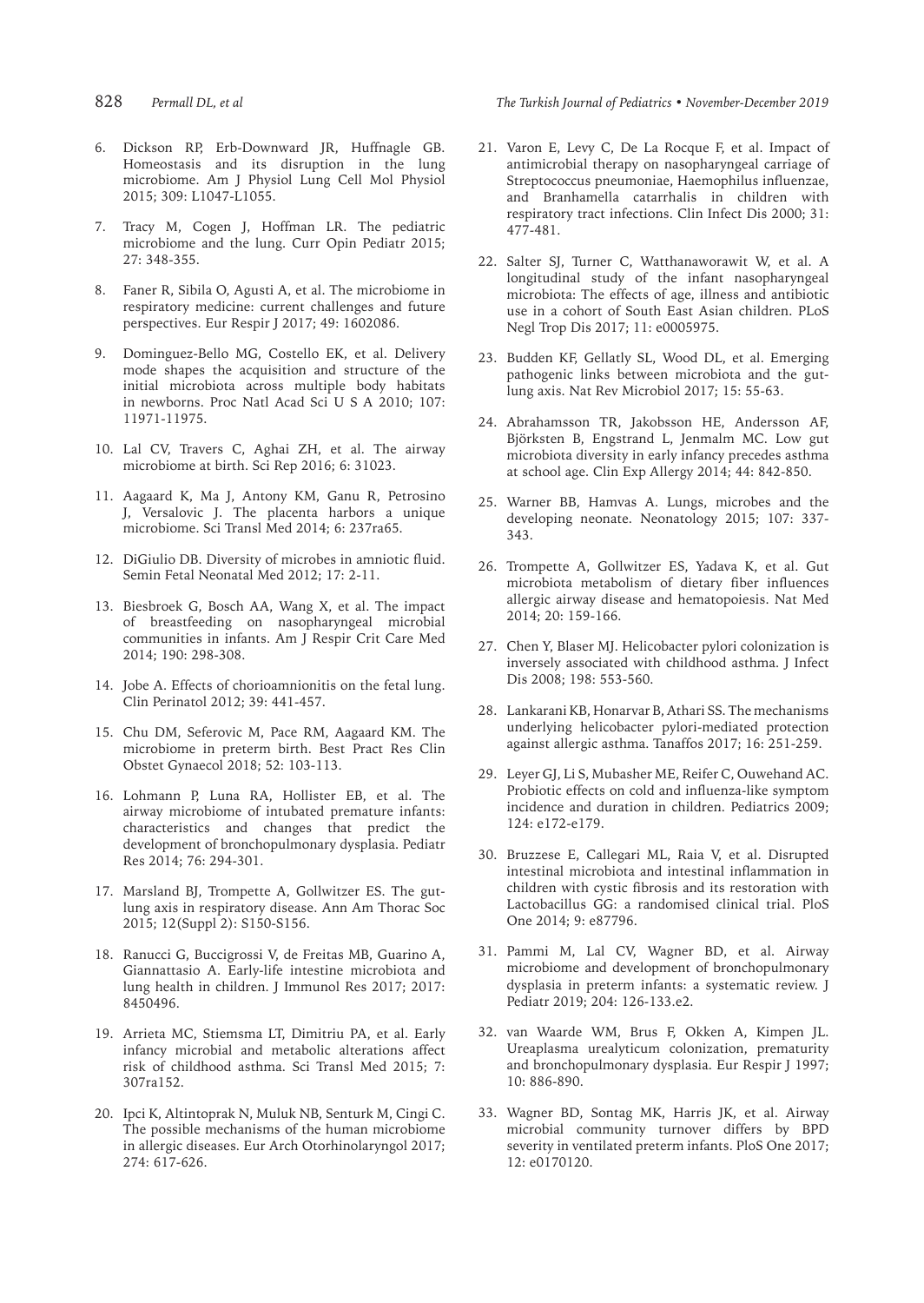- 34. Ozdemir R, Erdeve O, Dizdar EA, et al. Clarithromycin in preventing bronchopulmonary dysplasia in Ureaplasma urealyticum-positive preterm infants. Pediatrics 2011; 128: e1496-e1501.
- 35. Hassan HE, Othman AA, Eddington ND, et al. Pharmacokinetics, safety, and biologic effects of azithromycin in extremely preterm infants at risk for ureaplasma colonization and bronchopulmonary dysplasia. J Clin Pharmacol 2011; 51: 1264-1275.
- 36. Imamura T, Sato M, Go H, et al. The microbiome of the lower respiratory tract in premature infants with and without severe bronchopulmonary dysplasia. Am J Perinatol 2017; 34: 80-87.
- 37. Di Cicco M, Pistello M, Jacinto T, et al. Does lung microbiome play a causal or casual role in asthma? Pediatr Pulmonol 2018; 53: 1340-1345.
- 38. Costa AN, Costa FMD, Campos SV, Salles RK, Athanazio RA. The pulmonary microbiome: challenges of a new paradigm. J Bras Pneumol 2018: 44: 424-432.
- 39. Dickson RP, Erb-Downward JR, Martinez FJ, Huffnagle GB. The microbiome and the respiratory tract. Annu Rev Physiol 2016; 78: 481-504.
- 40. Perez GF, Perez-Losada M, Isaza N, Rose MC, Colberg-Poley AM, Nino G. Nasopharyngeal microbiome in premature infants and stability during rhinovirus infection. J Investig Med 2017; 65: 984-990.
- 41. Bisgaard H, Hermansen MN, Buchvald F, et al. Childhood asthma after bacterial colonization of the airway in neonates. N Engl J Med 2007; 357: 1487- 1495.
- 42. Teo SM, Mok D, Pham K, et al. The infant nasopharyngeal microbiome impacts severity of lower respiratory infection and risk of asthma development. Cell Host Microbe 2015; 17: 704-715.
- 43. Bisgaard H, Hermansen MN, Bonnelykke K, et al. Association of bacteria and viruses with wheezy episodes in young children: Prospective birth cohort study. BMJ 2010; 341: c4978.
- 44. Ege MJ, Mayer M, Normand AC, et al; GABRIELA Transregio 22 Study Group. Exposure to environmental microorganisms and childhood asthma. N Engl J Med 2011; 364: 701-709.
- 45. Herbst T, Sichelstiel A, Schar C, et al. Dysregulation of allergic airway inflammation in the absence of microbial colonization. Am J Respir Crit Care Med 2011; 184: 198-205.
- 46. Stoltz DA, Meyerholz DK, Pezzulo AA, et al. Cystic fibrosis pigs develop lung disease and exhibit defective bacterial eradication at birth. Sci Transl Med 2010; 2: 29ra31.
- 47. Martin C, Burgel PR, Lepage P, et al. Host–microbe interactions in distal airways: relevance to chronic airway diseases. Eur Respir Rev 2015; 24: 78-91.
- 48. Frayman KB, Armstrong DS, Carzino R, et al. The lower airway microbiota in early cystic fibrosis lung disease: A longitudinal analysis. Thorax 2017; 72: 1104-1112.
- 49. Gangell C, Gard S, Douglas T, et al; AREST CF. Inflammatory responses to individual microorganisms in the lungs of children with cystic fibrosis. Clin Infect Dis 2011; 53: 425-432.
- 50. Zemanick ET, Wagner BD, Robertson CE, et al. Assessment of airway microbiota and inflammation in cystic fibrosis using multiple sampling methods. Ann Am Thorac Soc 2015; 12: 221-229.
- 51. Prevaes SM, de Winter-de Groot KM, Janssens HM, et al. Development of the nasopharyngeal microbiota in infants with cystic fibrosis. Am J Respir Crit Care Med 2016; 193: 504-515.
- 52. Vissing NH, Chawes BL, Bisgaard H. Increased risk of pneumonia and bronchiolitis after bacterial colonization of the airways as neonates. Am J Respir Crit Care Med 2013; 188: 1246-1252.
- 53. Sakwinska O, Bastic Schmid V, Berger B, et al. Nasopharyngeal microbiota in healthy children and pneumonia patients. J Clin Microbiol 2014; 52: 1590- 1594.
- 54. Lu W, Yu J, Ai Q, Liu D, Song C, Li L. Increased constituent ratios of Klebsiella sp., Acinetobacter sp., and Streptococcus sp. and a decrease in microflora diversity may be indicators of ventilator-associated pneumonia: A prospective study in the respiratory tracts of neonates. PloS One 2014; 9: e87504.
- 55. Linares DM, Ross P, Stanton C. Beneficial microbes: The pharmacy in the gut. Bioengineered 2016; 7: 11- 20.
- 56. Forsythe P. Probiotics and lung immune responses. Ann Am Thorac Soc 2014; 11(Suppl 1): S33-S37.
- 57. Alexandre Y, Le Blay G, Boisramé-Gastrin S, et al. Probiotics: A new way to fight bacterial pulmonary infections? Med Mal Infect 2014; 44: 9-17.
- 58. Bermon S, Petriz B, Kajeniene A, Prestes J, Castell L, Franco OL. The microbiota: an exercise immunology perspective. Exerc Immunol Rev 2015; 21: 70-79.
- 59. Banupriya B, Biswal N, Srinivasaraghavan R, Narayanan P, Mandal J. Probiotic prophylaxis to prevent ventilator associated pneumonia (VAP) in children on mechanical ventilation: an open-label randomized controlled trial. Intensive Care Med 2015; 41: 677-685.
- 60. Hojsak I, Snovak N, Abdović S, Szajewska H, Mišak Z, Kolaček S. Lactobacillus GG in the prevention of gastrointestinal and respiratory tract infections in children who attend day care centers: a randomized, double-blind, placebo-controlled trial. Clin Nutr 2010; 29: 312-316.